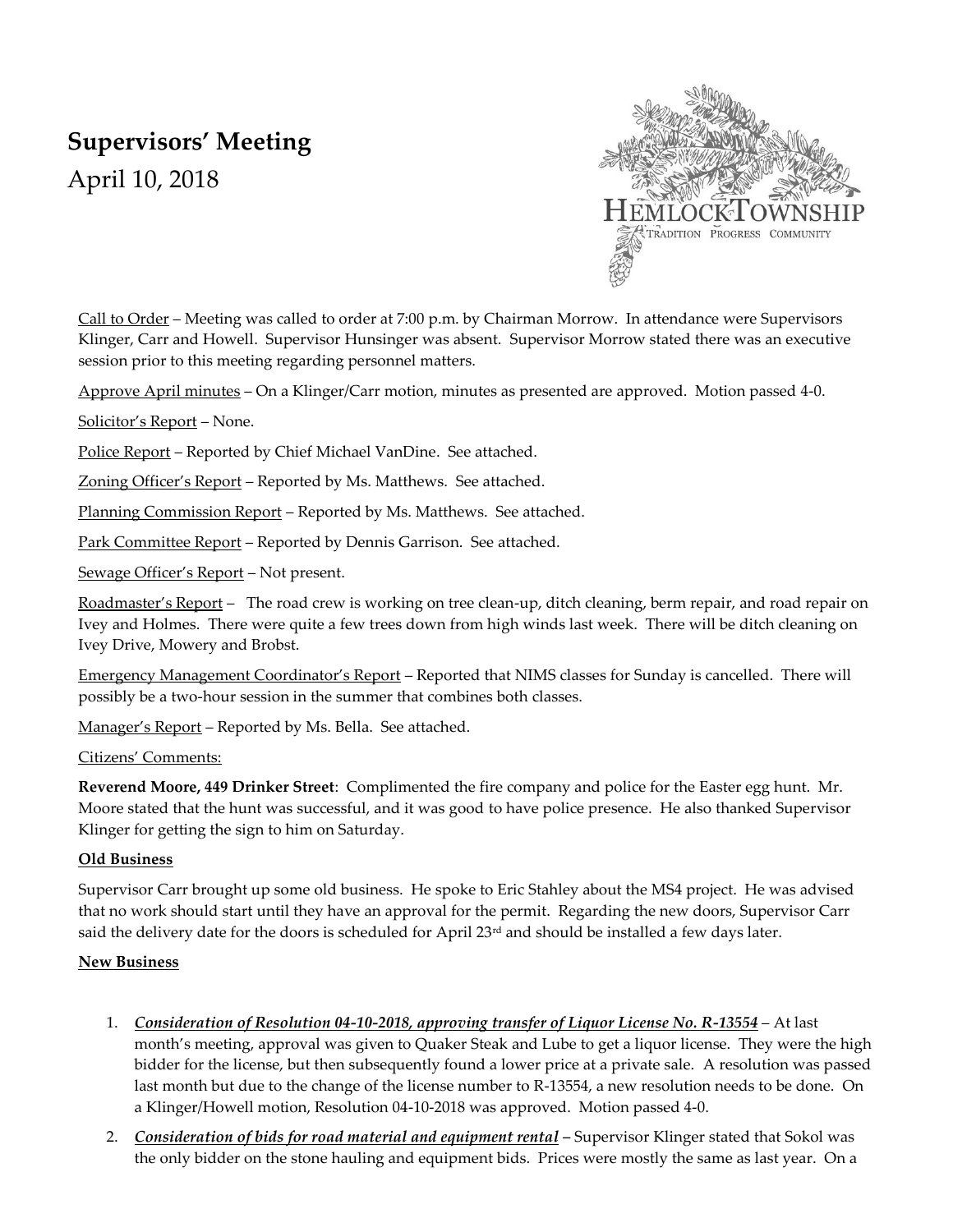Klinger/Morrow motion, Sokol bids were accepted. Motion passed 4-0. Supervisor Morrow said if any residents are interested in having Sokol do any work for them, they can arrange that with Sokol at their own cost.

- 3. *Consideration of bids for pipe for Snyder Drive project* The Dirt, Gravel and Low Volume Road Program awarded a grant last year to the township. This will be used for an aluminum box culvert. The bids received were: Chamung – \$14,994; Bradco - \$16,128; and Central Clay Products - \$15,850. On a Klinger/Carr motion, Chamung was awarded the bid. Motion passed 4-0.
- 4. *Discussion on Deferred Retirement Option Program (DROP)* The DROP Program allows employees who have reached the age of retirement for pension benefits to continue to work up to three years after that date. PMRS will continue to take out the pension amount for the employee but will deposit it into a separate account. Once the three years has ended, they must retire and will then receive this amount in a lump sum and then collect their regular monthly pension. Mrs. Bella did some research as did Chief VanDine. After further discussion it was decided to table this issue until next month's meeting, so more research could be done.
- 5. *Consideration of FMLA Request* Officer Kurt Henrie provided the paperwork for his FMLA request. On a Carr/Klinger motion, FMLA was approved. Motion passed 4-0.

### Other Business

Chief VanDine requested hiring a part-time police officer because several officers have not been able to work their regular hours due to health issues. This is only a temporary position. At the executive session, Henry Lee Roote was presented to the supervisors as a possible candidate. On a Morrow/Carr motion, the hiring of Mr. Roote was approved. Motion passed 3-0 with Supervisor Howell abstaining because he was not familiar with the candidate.

Supervisor Howell asked that he read his list of concerns to the board without any interruption and then discussion would follow. He would like to be part of the planning process for the road work done in the township such as scheduling, etc. He spoke with Supervisor Klinger who gave him a list of roads for dust control and tar and chipping. He explained to Supervisor Howell that oil cannot be shot on a dirt road which is why it was not done in front of Supervisor Howell's house. Klinger has a five-year plan that changes sometimes due to weather and conditions of the roads. The bids from Tri-County Cog are not in yet so decisions can't be made without knowing prices. Supervisor Carr stated that he and Supervisor Howell drove over some roads to see what condition they are in. Some roads need to be graded and crowned. Supervisor Howell asked if Supervisor Klinger is the only one who can make decisions on the roads. Supervisor Morrow said that he has no problem with Supervisor Howell being supplied with a list of roads to be worked on or going out with Supervisor Klinger to look at roads. He needs to understand that Klinger was appointed the roadmaster - the one person that can keep an eye on everything regarding roads and make decisions about what needs to be done and when. He does share this information with the board.

Reverend Moore stated he felt his concerns have always been addressed by the roadmaster and as a taxpayer he thinks that the roadmaster is doing his job. Dennis Garrison reiterated the same sentiment.

Fred would like to make a motion to put out a bid of 500 ton plus or minus 19 millimeter and 9.5-millimeter asphalt. On a Morrow/Klinger motion, permission is given to Mrs. Bella to prepare the bid. Motion passed 4-0.

Mr. Klinger also asked to get prices to micro pave Mitchell Drive over my Home Drive. The state has some micro paving companies coming to do some work. On a Klinger/Carr motion, the micro pave can be bid out. Motion passed 4-0.

Klinger also requested purchasing a Jamar traffic data collection device. This is radar equipment that can be put on telephone poles, etc. and will give a traffic count on the road. It will provide information for the police and they